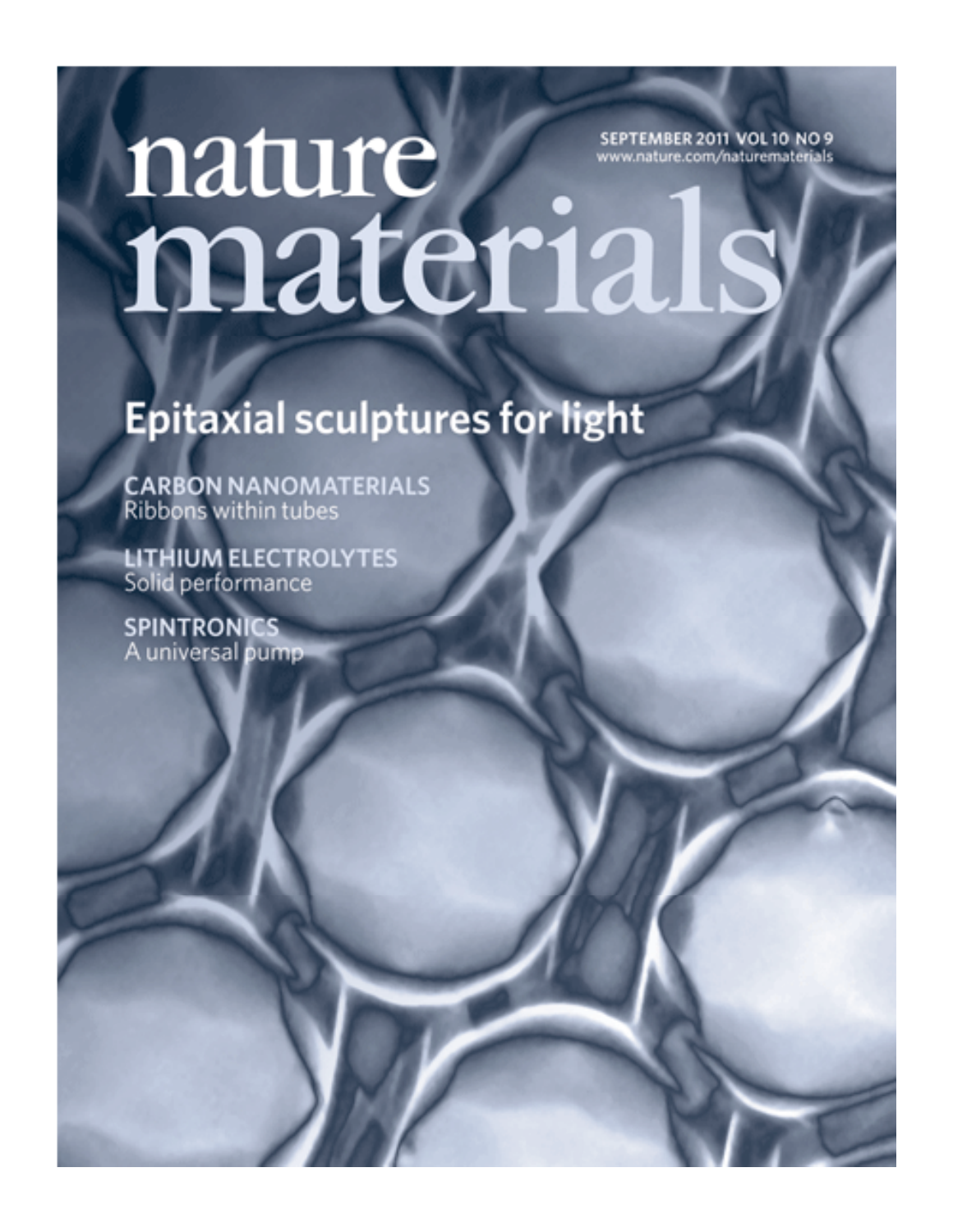## **Epitaxial growth of three-dimensionally architectured optoelectronic devices**

Erik C. Nelson<sup>1</sup>, Neville L. Dias<sup>2</sup>, Kevin P. Bassett<sup>2</sup>, Simon N. Dunham<sup>1</sup>, Varun Verma<sup>2</sup>, Masao Miyake<sup>3</sup>, **Pierre Wiltzius4, John A. Rogers1 , James J. Coleman2, Xiuling Li2 and Paul V. Braun1 \***

**Optoelectronic devices have long benefited from structuring in multiple dimensions on microscopic length scales. However, preserving crystal epitaxy, a general necessity for good optoelectronic properties, while imparting a complex three-dimensional structure remains a significant challenge. Three-dimensional (3D) photonic crystals are one class of materials where epitaxy of 3D structures would enable new functionalities. Many 3D photonic crystal devices have** been proposed, including zero-threshold lasers<sup>1,2</sup>, low-loss **waveguides3–5, high-efficiency light-emitting diodes (LEDs)** and solar cells<sup>6-8</sup>, but have generally not been realized be**cause of material limitations. Exciting concepts in metamaterials, including negative refraction and cloaking, could be made practical using 3D structures that incorporate electrically pumped gain elements to balance the inherent optical loss of such devices9. Here we demonstrate the 3D-template-directed epitaxy of group III–V materials, which enables formation of 3D structured optoelectronic devices. We illustrate the power of this technique by fabricating an electrically driven 3D photonic crystal LED.**

Despite significant efforts over the past two decades, the development of 3D structured materials that possess the requisite low defect density for optoelectronic functionality has remained elusive. There are many pathways by which to impart a complex 3D structure into amorphous or polycrystalline materials $10-13$ , however such materials have poor electrical properties. In particular, for optoelectronic devices where long carrier lifetimes are required, it will almost certainly be necessary to form the 3D structure from a single-crystal, direct-bandgap semiconductor to minimize undesired recombination and other losses. Approaches based on the patterning of single-crystal starting materials, including anisotropic dry etching<sup>14</sup>, wafer bonding<sup>15</sup> and layer-by-layer<sup>16,17</sup> assembly techniques, are intriguing. However, they are limited to specific 3D structures and materials, and often contain undesirable defects; thus, as far as we are aware, optoelectronic activity has not been demonstrated so far from any device formed using these approaches.

Here we demonstrate the epitaxial growth of group III-V semiconductor 3D nanostructured materials, including those containing light-emitting heterostructures, by selective area epitaxy (SAE) through a 3D template. As traditionally performed, selective area epitaxy is a process during which a two-dimensional (2D), typically oxide, mask is patterned on a semiconductor wafer and material is subsequently grown by metal–organic chemical vapour deposition (MOCVD). Growth occurs only on the exposed regions of semiconductor, resulting in a patterned film. We show that a 3D

nanostructured mask can be used in conjunction with MOCVD to epitaxially grow a 3D structured, optoelectronically active, GaAsbased material—in this case, a 3D photonic crystal. Epitaxy is preserved even as the GaAs grows through the complex geometry of the template.

A representative 3D photonic crystal is shown schematically and in the scanning electron microscope (SEM) cross-section image in Fig. 1a. The SEM image shows a colloidal crystal template that has been partially filled from the substrate upwards with GaAs by means of selective area epitaxy. Growth initiates in the [001] direction from the GaAs(001) wafer surface, however to grow around the template the growth front propagates in various directions. This is observed in the inset of Fig. 1a, where the growth front moves off-normal to propagate around the template. After the template is almost completely filled (Fig. 1b), it is etched, leaving a porous 3D semiconductor structure (Fig. 1c). We intentionally underfill the template to prevent formation of a sealed surface, which would lead to difficulty removing the template. Three-dimensional SAE was also performed through polymer templates created using interference lithography by first converting the template to a thermally stable material such as alumina (Fig. 1d), followed by growth of GaAs and removal of the template (Fig. 1e), providing a route to almost any 3D structure, given the versatility of interference lithography<sup>13,18,19</sup>.

The fact that the growth begins at the substrate, and proceeds upwards, is only evidence of selective area deposition, not epitaxy. Epitaxy of the photonic crystals was quantitatively confirmed using  $2\theta/\omega$  X-ray diffraction (Fig. 2a), electron diffraction (Fig. 2c,d) and texture measurements (Fig. 2b) on samples after template removal (for example Fig. 1c). In the  $2\theta/\omega$  measurements only the GaAs(002)/(004)/(006) peaks were detected, indicating a common out-of-plane lattice spacing between the photonic crystal and the substrate. The crystalline nature of the deposit (Fig. 2c) was confirmed by electron diffraction (Fig. 2d). Epitaxy was confirmed by pole figure analysis (Fig. 2c), which shows four strong peaks at 45◦ originating from (220) reflections. The pole figure also shows several additional peaks that are due to (111) twinning in the film (see Supplementary Table S1), which often occurs during growth of group iii–v nanostructures, such as nanowires.

Traditional 2D selective area epitaxy relies on a strong preference for growth on the semiconductor substrate rather than the mask material<sup>20–23</sup>. When applied to planar device fabrication, if a small amount of nucleation occurs on the mask surface the nuclei are typically removed when the mask is etched. However, if nucleation occurs on the surface of our 3D masks (Fig. 3a) a polycrystalline film will result, because the surface nuclei penetrate

<sup>&</sup>lt;sup>1</sup> Department of Materials Science and Engineering, Beckman Institute, and Frederick Seitz Materials Research Laboratory, Urbana, Illinois 61801, USA, <sup>2</sup> Department of Electrical and Computer Engineering, Urbana, Illinois 61801, USA, <sup>3</sup>Graduate School of Energy Science, Kyoto University, Kyoto 606-8501, Japan, <sup>4</sup>Department of Physics, University of California Santa Barbara, Santa Barbara, California 93106, USA. \*e-mail: pbraun@illinois.edu.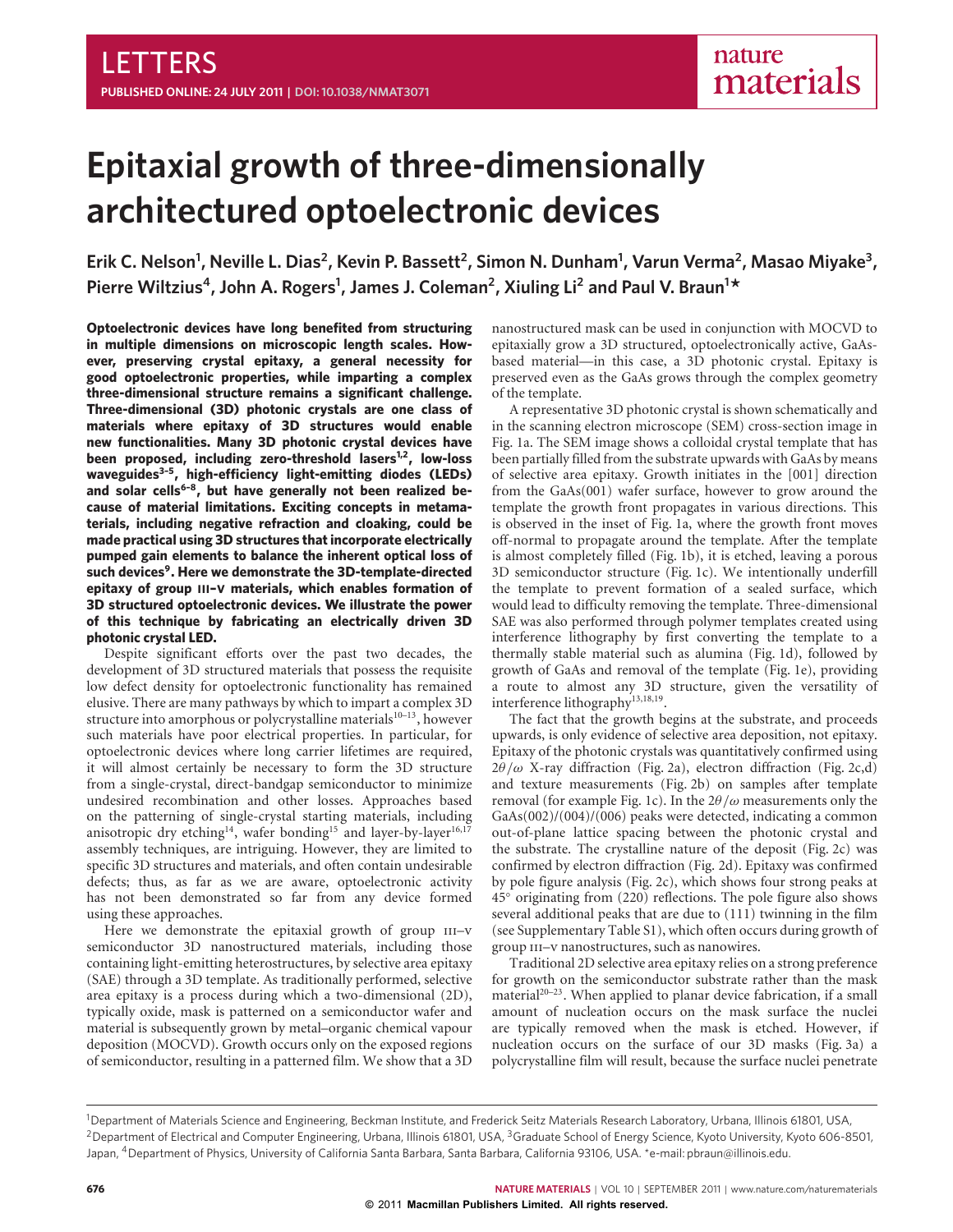

**Figure 1 | Three-dimensionally patterned GaAs photonic crystals. a**, Schematic and SEM of a 3D photonic crystal template partially filled with GaAs by epitaxy. Inset highlights off-normal growth directions that occur when the GaAs grows around the template. Schematic and focused ion-beam cross-section SEM images of **b**, GaAs filled template and **c**, inverted (template removed) GaAs structure. **d**, Polymer template formed by multibeam interference lithography. The template was filled with alumina and the polymer was removed, providing a template with high temperature stability for GaAs growth. **e**, The GaAs filled the alumina template. GaAs is shown in blue and alumina in red in the colourized image.



**Figure 2 | Verification of epitaxy during 3D patterned growth. a**, 2θ/ω X-ray diffraction measurement of a GaAs 3D photonic crystal. The red lines and labels are the expected locations for polycrystalline reflection peaks, which are not observed. **b**, Pole figure (220) X-ray diffraction measurement of the same photonic crystal. The individual peaks from the (220) family of planes are observed at  $\psi = 45^\circ$ , rather than a circumferential ring of intensity, as are peaks due to (111) twinning. The scale rings are in 15◦ increments. **c**, Transmission electron micrograph of a small piece of a GaAs photonic crystal grown by 3D SAE. **d**, Electron diffraction from the structure in **c**.

downward into the template as shown in Fig. 3b and merge with the upward propagating growth front, resulting in incorporation of polycrystalline material into the 3D structure. Elimination of surface nucleation is a critical component for successful 3D SAE. It is known that an interplay between the growth temperature, reactor pressure, and the partial pressures of the group III precursors controls the rate of heterogeneous nucleation during SAE (refs 24,25; see Supplementary Information). Diffusion of the precursors through the 3D template is reduced in comparison with the bulk gas phase, resulting in an increased partial pressure of the source materials over the 3D mask, which affects the heterogeneous nucleation behaviour. Therefore, conditions for selective growth are different for 2D and 3D masks and must be elucidated $25$ .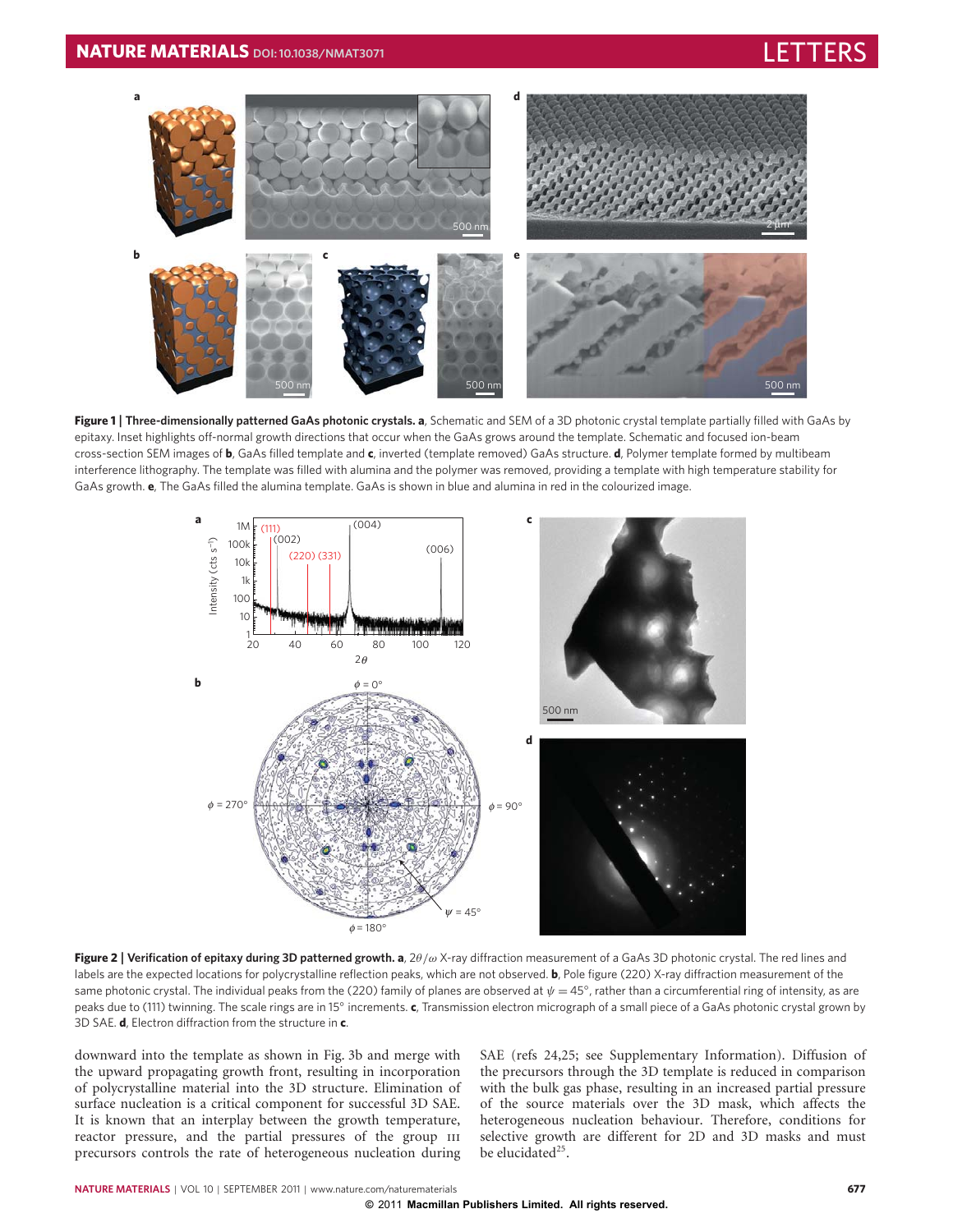

**Figure 3 | Heterogeneous nucleation behaviour during 3D selective area epitaxy. a**, Top surface of a 3D template after growth of GaAs under conditions that yield polycrystalline nucleation on the mask. **b**, Focused ion-beam cross-section through a polycrystalline nuclei. **c**–**e**, Optical micrographs of 3D template surface from regions of 11, 9 and 6 layers, respectively, with varying degrees of polycrystalline nucleation (black spots). **f**, Plot of partial pressure of monomethyl gallium over the 3D mask surface as a function of template thickness (number of layers), calculated by finite-element modelling. Red circles are under the conditions used to grow the samples shown in **c**–**e** and black circles are after a reduction of the inlet flow rate of the group III source, as described in the text. Open circles denote conditions where nucleation occurs and closed circles denote nucleation-free growth.

The rate of heterogeneous nucleation is also strongly influenced by the thickness of the template (for example the number of layers or periods) because this affects the partial pressure of precursor over the template owing to the reduced diffusivity through the 3D structure. The effect of template thickness or diffusion distance on precursor partial pressure is presented in Fig. 3c–e, where the nucleation density is high, moderate and approaching zero as the number of layers of the template decreases from 11 to 9 to 6. Finite element modelling of the group III source concentration profile over the 3D mask was used to calculate the partial pressure threshold for heterogeneous nucleation<sup>22,25</sup>. Diffusion through the 3D mask was modelled using Knudsen and Enskog diffusion<sup>26</sup>, allowing calculation of the partial pressure above the mask for the structures with 11, 9 and 6 layers (Fig. 3f, red circles). The threshold partial pressure for nucleation on the surface of this template is defined to be approximately the partial pressure over the six-layer mask (Fig. 3e), as nucleation did not occur in this region. The reactor pressure and inlet precursor pressures are chosen such that the calculated group III partial pressure over even the thickest region is maintained well below the nucleation threshold (Fig. 3f, black circles), resulting in nucleation-free growth (for example Fig. 1a).

Epitaxial growth alone is not sufficient for optoelectronic device operation. Surface recombination is a significant concern in group III-v optoelectronic devices, and the porous material shown in Fig. 1c has a large surface area. Unoccupied bonds at surfaces act as carrier traps, resulting in non-radiative recombination and significant decreases in device efficiency. This can be prevented by growth of a wider bandgap semiconductor passivation layer on exposed surfaces, creating a potential barrier that prevents carriers from reaching unoccupied bonds. We demonstrate that this may be achieved on a non-planar, 3D material architecture by growing a GaAs/AlGaAs/GaAs heterostructure on all exposed surfaces of the 3D structure after removal of the template (Fig. 4c, a monolayer to highlight the faceting; multilayer structures are shown in Supplementary Fig. S3b,c). The approximately 10 nm  $Al<sub>0.75</sub>Ga<sub>0.25</sub>As$ layer has a larger electronic bandgap than InGaAs or GaAs, creating an effective potential barrier for carriers in the structure, whereas the outermost GaAs layer serves to prevent oxidation of the AlGaAs. GaAs growth through the template is defined by the template geometry; however, after removal of the template, the AlGaAs growth will occur at different rates for different crystallographic directions.



**Figure 4 | Surface passivation of 3D structured group III–V materials. a**, Photoluminescence measurements of a 3D structured (blue) and unpatterned (black) material before (dashed) and after (solid) passivation. Before passivation, the photoluminescence of both samples is low and essentially overlaps. **b**, GaAs structure after inversion grown partially through the first layer of a template. The curvature imparted by the template is clearly visible. **c**, The structure from **b** after growth of a passivation layer (GaAs/AlGaAs/GaAs). The epitaxial nature of the passivation layer is highlighted by the faceting of the structure.

The smooth curvature of the template (Fig. 3b) thus gives way to the faceted structure seen in Fig. 3c, as certain planes grow faster than others, indicating epitaxial growth of the passivation layer on the underlying structure. The effectiveness of the passivation process is characterized by the intensity of the photoluminescence signal before and after passivation, which is related to the relative amount of surface recombination. Photoluminescence (PL) from a multilayer 3D structure (Supplementary Fig. S3b,c) and planar, unpatterned film grown concurrently on the same substrate exhibit similar PL before passivation and an increase in PL intensity of about an order of magnitude or more after (Fig. 4a). The unpatterned material exhibits approximately three times greater PL signal than the 3D structure after passivation, which is probably due to the greater surface area of the 3D structure (by approximate factor of  $\pi$ ). By optimization of the passivation process, 3D structures that exhibit a 20 times increase in photoluminescence after passivation have been obtained (Supplementary Fig. S3a).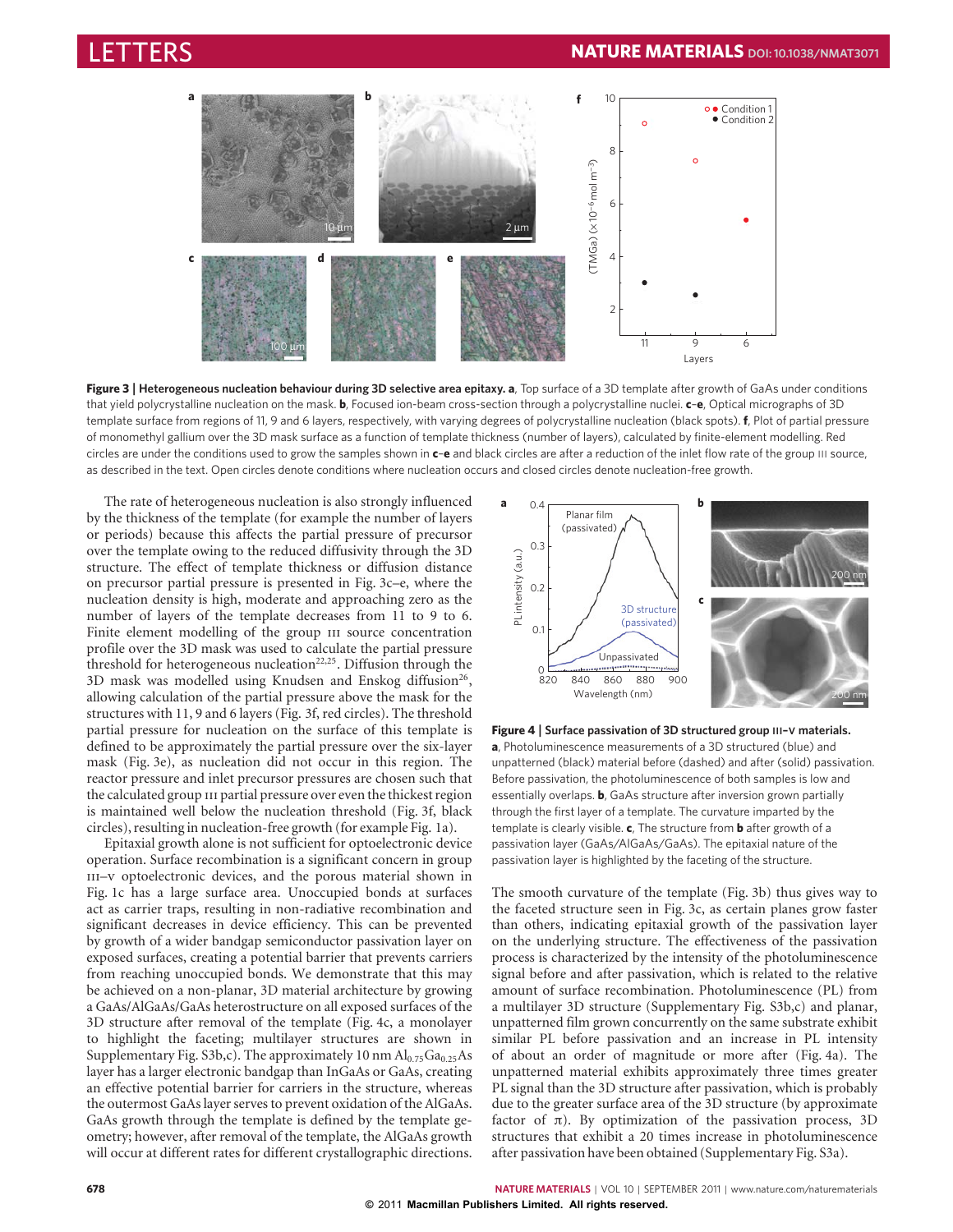

**Figure 5 | Electrically driven emission from 3D photonic crystal LED. a**, Schematic of a GaAs 3D photonic crystal (blue) containing an InGaAs light-emitting layer (red). The structure is lithographically patterned into the form of a cylindrical mesa with a ring electrode on the top surface (gold). **b**, An optical micrograph of a device under white light illumination showing the Ti/Au ring electrode and the mesa surrounded by the etched GaAs. **c**–**e**, Following current injection (**c**, 2 mA, **d**, 4 mA, **e**, 6 mA) light is emitted and collected by an infrared camera. The light output increases with current. **f**, Electroluminescence (EL) spectra from 3D photonic crystal (PhC) LEDs with lattice constants of 735 nm and 1,030 nm respectively. The shape of the EL spectrum from the 735 nm lattice constant structure does not change when the pores are filled with dodecane, whereas the EL spectrum from the 1,030 nm lattice constant structure changes significantly when the pores are filled with o-xylene. The EL spectra from the 1,030 nm lattice constant structure are shifted up for clarity. **g**, EL spectra from a 3D PhC LED where the emission is not modified by the 3D structure (*a* = 735 nm). The EL intensity increases linearly with current.

The most important feature of the 3D SAE process is that growth begins at the substrate and extends upwards while preserving epitaxy, enabling formation of chemically and electrically complex heterostructures. The complex 3D photonic crystal optoelectronic devices proposed for many years, but never realized, require epitaxially grown 3D structured semiconductor materials with electronic dopants and embedded light-emitting (or collecting) heterojunctions. We demonstrate such a device by fabricating a 3D photonic crystal LED using 3D selective area epitaxy. The device was grown by incorporating an InGaAs layer between lower (Si-doped) and upper (C-doped) GaAs cladding layers during growth through the 3D template, thereby defining a light-emitting heterostructure within a 3D PhC (Fig. 5a). The final 3D photonic crystal LED (Fig. 5a,b) consists of a 120 μm diameter ring electrode on the top of a 3D PhC cylindrical mesa (the mesa serves to prevent current spreading beyond the device boundary). The light-emitting layer consists of approximately 15 nm InGaAs (∼50% indium), bounded on each side by 800 nm of undoped GaAs and thicker layers of Si and C-doped GaAs. An array of devices (Supplementary Fig. S1) show excellent electrical rectification and device-to-device reproducibility. The electrically driven emission from a device is shown in Fig. 5c–e at increasing drive currents. At 2 mA the mesa is emitting light from the entire device, with the strongest emission from the centre of the ring electrode. At higher drive currents the light output increases as expected. Electroluminescence (EL)

spectra collected from a device at varying drive currents (Fig. 5g) exhibited a peak emission wavelength of 1,230 nm, which was invariant with drive current. The light output increased linearly over the studied current range (Supplementary Fig. S2).

The emission of two devices with different lattice constants was compared to observe the effects of the PhC structure on the behaviour of the device. The EL spectra were measured before and after infiltration of a solvent (either dodecane or o-Xylene), which is used to change the refractive index contrast of the system. The device with lattice constant  $a = 735$  nm shows no change in spectral shape due to infiltration of the solvent, indicating that the interaction of light with the periodic material is minimal. The only change is an increase in the emission intensity due to reduced scatter from the PhC surface when the refractive index contrast is reduced. Conversely, the device with the larger lattice constant (*a* = 1,030 nm) demonstrates a noticeable change in peak shape on infiltration of the solvent. This indicates that the emission spectrum of this device is probably modulated by interaction of the InGaAs with the modified optical density of states of the 3D structure. Our band structure calculations suggest this is the case (Supplementary Fig. S4), however we do not draw extensive conclusions, if for no other reason than the fact that the finite thickness of the device leads to a disparity between experiment and band structure calculations.

We have developed a novel 3D SAE approach to create optoelectronically active 3D nanostructured group III-v semiconductor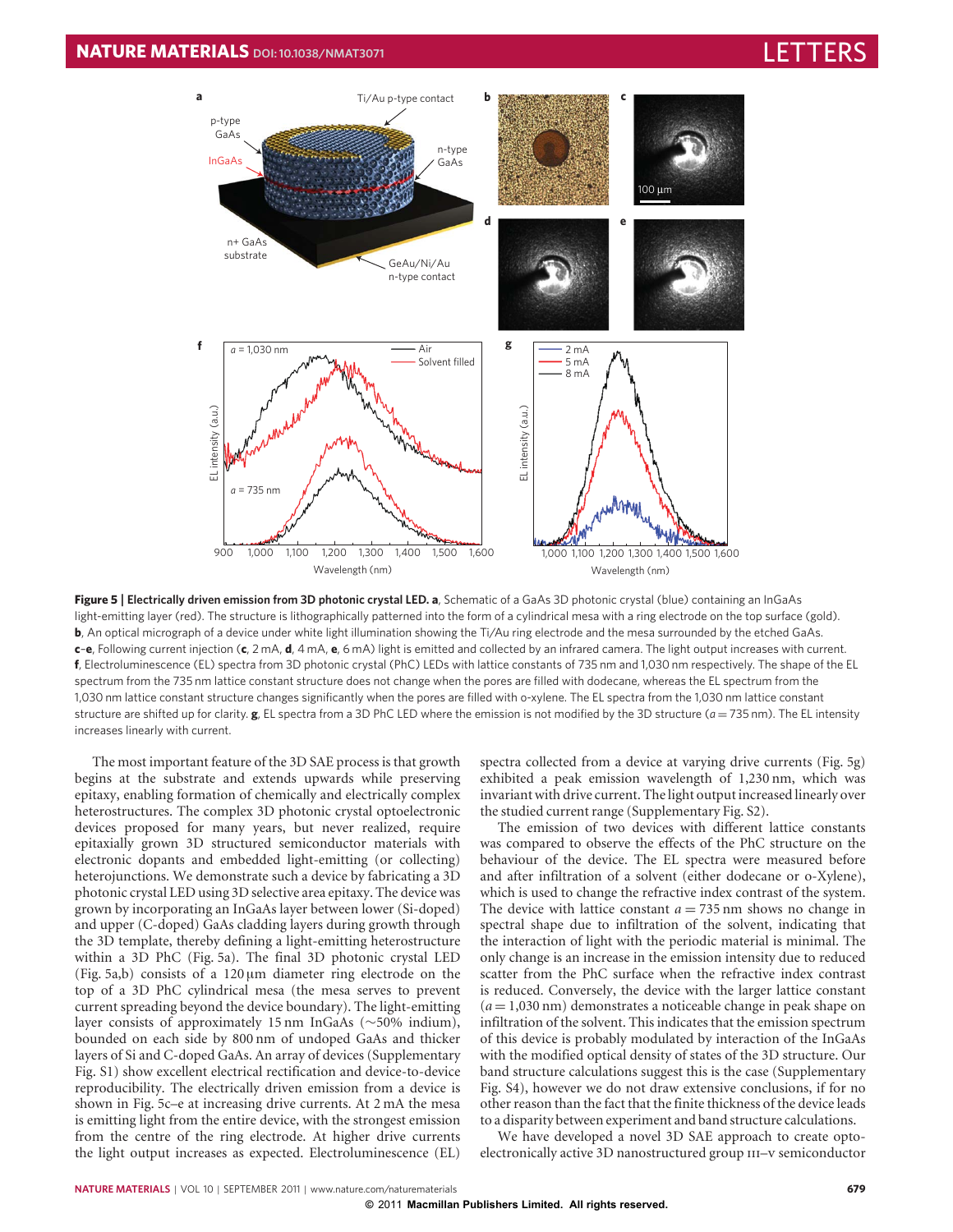devices. We highlight this approach as a unique route to 3D nanostructured optoelectronic devices by fabricating, and demonstrating electrically driven emission from, a 3D photonic crystal LED, which has not been achieved by other means. The improvements in device performance that will lead to the future application of 3D architectured materials in practical injection electroluminescent devices will require significant efforts to concurrently maximize both optical and electronic properties. Research will need to address, for example, the photonic band structure, electrical conductivity and surface passivation. The end result will be a powerful new optoelectronic device technology with wide applicability.

### **Methods**

**Template fabrication.** Colloids were synthesized using the methods of Stöber *et al.*<sup>27</sup> and colloidal crystal templates were formed using methods similar to previously published techniques<sup>28</sup>. Sphere diameters used in this work were 520, 760 and 920 nm, which were calcined for 13 h at 720 ◦C (520 and 760 nm) and 72 h at 600 ◦C (920 nm). Templates formed using multibeam interference lithography were fabricated in SU-8 photoresist (MicroChem, SU-8 2000 series) using a 532 nm frequency-doubled Nd:YVO4 laser according to previously published procedures<sup>29,30</sup>. The SU-8 was spin-coated on GaAs substrates that had an e-beam evaporated TiO<sub>2</sub> antireflection coating. Photoresist templates were converted to aluminium oxide using a Cambridge Nanotech ALD system. The photoresist and TiO<sub>2</sub> were removed using a high-pressure (500 mtorr) reactive ion etch (20 s.c.c.m.  $O_2$ , 2 s.c.c.m. CF<sub>4</sub>) at 150 W (the TiO<sub>2</sub> underneath the alumina was not undercut, allowing the alumina template to remain on the  $TiO<sub>2</sub>$ -coated GaAs substrate). Silica template removal was achieved using a buffered oxide etch (Transene, Buffered-HF Improved). Alumina templates were removed using a mixture of 10% HF, 45% water and 45% ethanol.

**MOCVD growth and device fabrication.** MOCVD growth was performed in an Aixtron 200/4 low-pressure MOCVD reactor at 50 mBar. Arsine was used as the group V source and trimethyl gallium, trimethyl indium and trimethyl aluminium were used as group III sources. Growth temperatures ranged from 625 to 800 °C depending on alloy composition and dopant gas used. Samples were doped using disilane (silicon, n type) and carbon tetrabromide (carbon, p type). All substrates were epi-ready GaAs from AXT Technologies (GaAs:Si, 1–3×1018 cm−3). Typical precursor flow rates were 15,000 s.c.c.m. H<sub>2</sub>,  $5 \times 10^{-4}$  mol m<sup>-1</sup> arsine, 10−<sup>5</sup> mol m−<sup>1</sup> trimethylgallium and 10−<sup>6</sup> mol m−<sup>1</sup> trimethylindium. The growth rate varies significantly with PhC lattice constant, fill factor and number of layers. The range of growth rates used for this work was 0.04–0.5 nm s−1. Contacts were evaporated onto the samples using a CHA SEC-600 e-beam/thermal evaporator. The contact materials are Ge/Au/Ni/Au for n-type contacts and Ti/Pt/Au for p-type contacts (n-type contacts were alloyed at 350 ◦C for 120 s under hydrogen).

Before MOCVD growth, samples were degreased using a 5 m acetone rinse (twice), 2 m methanol rinse, 2 m isopropyl alcohol rinse and then blown dry. Samples were then cleaned in an  $O_2$  plasma (TI Planar Plasma etch) at 300 W for 10 m. Before loading into the reactor an oxide etch was performed using 50:50 HCl: H<sub>2</sub>O. Each growth step, apart from AlGaAs capping, was preceded with a 10 m oxide bakeout at 750 ◦C. For AlGaAs passivation growth processes a 1:10 ammonia:water oxide etch was performed in a glovebox connected to the MOCVD reactor to prevent oxidation of the sample before loading into the reactor; no oxide bakeout was performed.

Devices were fabricated by first depositing n-type contacts on the back surface of each sample and annealing. The ring contact was deposited using a custom-made kapton shadow mask. The samples were then coated with 900 nm of SiO2 using plasma-enhanced chemical vapour deposition (PECVD) and coated with photoresist (AZ4620). The photoresist was patterned to leave a circle over the ring electrodes and the exposed  $SiO<sub>2</sub>$  was subsequently etched using reactive-ion etching (RIE; CF4,O2). Samples were dipped in buffered HF (Transene, Buffered HF Improved) for 30 s, rinsed in isopropyl alcohol and dried under nitrogen. A 60 s O2 plasma clean of the samples was performed, followed by inductively coupled plasma-RIE (ICP-RIE) etching of the GaAs (SiCl4, Ar) to form a mesa. The remaining  $SiO<sub>2</sub>$  was then removed with a 5 m dip in buffered HF.

**Device characterization.** Scanning electron micrographs were taken on a Hitachi S-4800 SEM or FEI Dual Beam 235 focused ion-beam lithography system. X-ray diffraction measurements were performed on a Phillips X'Pert MRD system with a 4-bounce germanium monochromator and PIXcel line detector. Photoluminescence measurements were taken using an Ar-ion laser operating at 488 nm and either an InGaAs detector with a lock-in amplifier or Princeton Instruments Si CCD detector. Electroluminescent samples were measured using a Control Development fibre-coupled InGaAs CCD detector with single-stage thermoelectric cooling. Infrared micrographs were taken using a XenICs Xeva-FPA-1.7-320 attached to a Bruker Hyperion microscope with a 10× glass objective  $(NA = 0.1)$ .

#### Received 6 April 2011; accepted 13 June 2011; published online 24 July 2011

#### **References**

- 1. John, S. Strong localization of photons in certain disordered dielectric superlattices. *Phys. Rev. Lett.* **58,** 2486–2489 (1987).
- Yablonovitch, E. Inhibited spontaneous emission in solid-state physics and electronics. *Phys. Rev. Lett.* **58,** 2059–2062 (1987).
- 3. Lousse, V. & Fan, S. Waveguides in inverted opal photonic crystals. *Opt. Express* **14,** 868–878 (2006).
- 4. Johnson, S. G., Villeneuve, P. R., Shanhui, F. & Joannopoulos, J. D. Linear waveguides in photonic-crystal slabs. *Phys. Rev. B* **62,** 8212–8222 (2000).
- 5. Mekis, A. *et al*. High transmission through sharp bends in photonic crystal waveguides. *Phys. Rev. Lett.* **77,** 3787–3790 (1996).
- 6. Dong-Ho, K. *et al*. Enhanced light extraction from GaN-based light-emitting diodes with holographically generated two-dimensional photonic crystal patterns. *Appl. Phys. Lett.* **87,** 203508 (2005).
- 7. Yu, Z., Raman, A. & Fan, S. Fundamental limit of nanophotonic light trapping in solar cells. *Proc. Natl Acad. Sci. USA* **107,** 17491–17496 (2010).
- 8. Green, M. A. Prospects for photovoltaic efficiency enhancement using low-dimensional structures. *Nanotechnology* **11,** 401–405 (2000).
- 9. Zheludev, N. I. The road ahead for metamaterials. *Science* **328,** 582–583 (2010). 10. Blanco, A. *et al*. Large-scale synthesis of a silicon photonic crystal with a
- complete three-dimensional bandgap near 1.5 micrometres. *Nature* **405,** 437–440 (2000).
- 11. Braun, P. V. & Wiltzius, P. Electrochemically grown photonic crystals. *Nature* **402,** 603–604 (1999).
- 12. Graugnard, E., Chawla, V., Lorang, D. & Summers, C. J. High filling fraction gallium phosphide inverse opals by atomic layer deposition. *Appl. Phys. Lett.* **89,** 211102 (2006).
- 13. Shir, D. *et al*. Three dimensional silicon photonic crystals fabricated by two photon phase mask lithography. *Appl. Phys. Lett.* **94,** 011101 (2009).
- 14. Takahashi, S. *et al*. Direct creation of three-dimensional photonic crystals by a top-down approach. *Nature Mater.* **8,** 721–725 (2009).
- 15. Noda, S., Tomoda, K., Yamamoto, N. & Chutinan, A. Full three-dimensional photonic bandgap crystals at near-infrared wavelengths. *Science* **289,** 604–606 (2000).
- 16. Aoki, K. *et al*. Microassembly of semiconductor three-dimensional photonic crystals. *Nature Mater.* **2,** 117–121 (2003).
- 17. Subramania, G. *et al*. Emission modification of CdSe quantum dots by titanium dioxide visible logpile photonic crystal. *Appl. Phys. Lett.* **95,** 151101 (2009).
- 18. Campbell, M., Sharp, D. N., Harrison, M. T., Denning, R. G. & Turberfield, A. J. Fabrication of photonic crystals for the visible spectrum by holographic lithography. *Nature* **404,** 53–56 (2000).
- 19. Jeon, S. *et al*. Three-dimensional nanofabrication with rubber stamps and conformable photomasks. *Adv. Mater.* **16,** 1369–1373 (2004).
- 20. Azoulay, R., Bouadma, N., Bouley, J. C. & Dugrand, L. Selective MOCVD epitaxy for optoelectronic devices. *J. Cryst. Growth* **55,** 229–234 (1981).
- 21. Heinecke, H. *et al*. Selective growth of GaAs in the MOMBE and MOCVD systems. *J. Cryst. Growth* **77,** 303–309 (1986).
- 22. Oh, H-J., Sugiyama, M., Nakano, Y. & Shimogaki, Y. Surface reaction kinetics in metalorganic vapor phase epitaxy of GaAs through analyses of growth rate profile in wide-gap selective-area growth. *Jpn J. Appl. Phys. 1* **42,** 6284–6291 (2003).
- 23. Scholz, F. *et al*. Selective-area epitaxy of GaInAs using conventional and novel group-III precursors. *J. Cryst. Growth* **145,** 242–248 (1994).
- 24. Stringfellow, G. B. *Organometallic Vapor-Phase Epitaxy: Theory and Practice* 2nd edn (Academic Press, 1999).
- 25. Sugiyama, M., Oh, H-J., Nakano, Y. & Shimogaki, Y. Polycrystals growth on dielectric masks during InP/GaAs selective MOVPE. *J. Cryst. Growth* **261,** 411–418 (2004).
- 26. Poling, B. E., Prausnitz, J. M. & O'Connell, J. P. *Properties of Gases and Liquids* 5th edn (McGraw-Hill, 2000).
- 27. Stöber, W., Fink, A. & Bohn, E. Controlled growth of monodiperse silica spheres in micron size range. *J. Colloid Interface Sci.* **26,** 62–69 (1968).
- 28. Jiang, P., Bertone, J. F., Hwang, K. S. & Colvin, V. L. Single-crystal colloidal multilayers of controlled thickness. *Chem. Mater.* **11,** 2132–2140 (1999).
- 29. Ramanan, V., Nelson, E., Brzezinski, A., Braun, P. V. & Wiltzius, P. Three dimensional silicon-air photonic crystals with controlled defects using interference lithography. *Appl. Phys. Lett.* **92,** 173304 (2008).
- 30. Chen, Y. C., Geddes, J. B., Lee, J. T., Braun, P. V. & Wiltzius, P. Holographically fabricated photonic crystals with large reflectance. *Appl. Phys. Lett.* **91,** 241103 (2007).

## **Acknowledgements**

We would like to thank M. Sardella and J. Soares of the Materials Research Lab for experimental assistance and helpful discussions. The 3D epitaxy growth process development was supported by the US Army Research Office Award